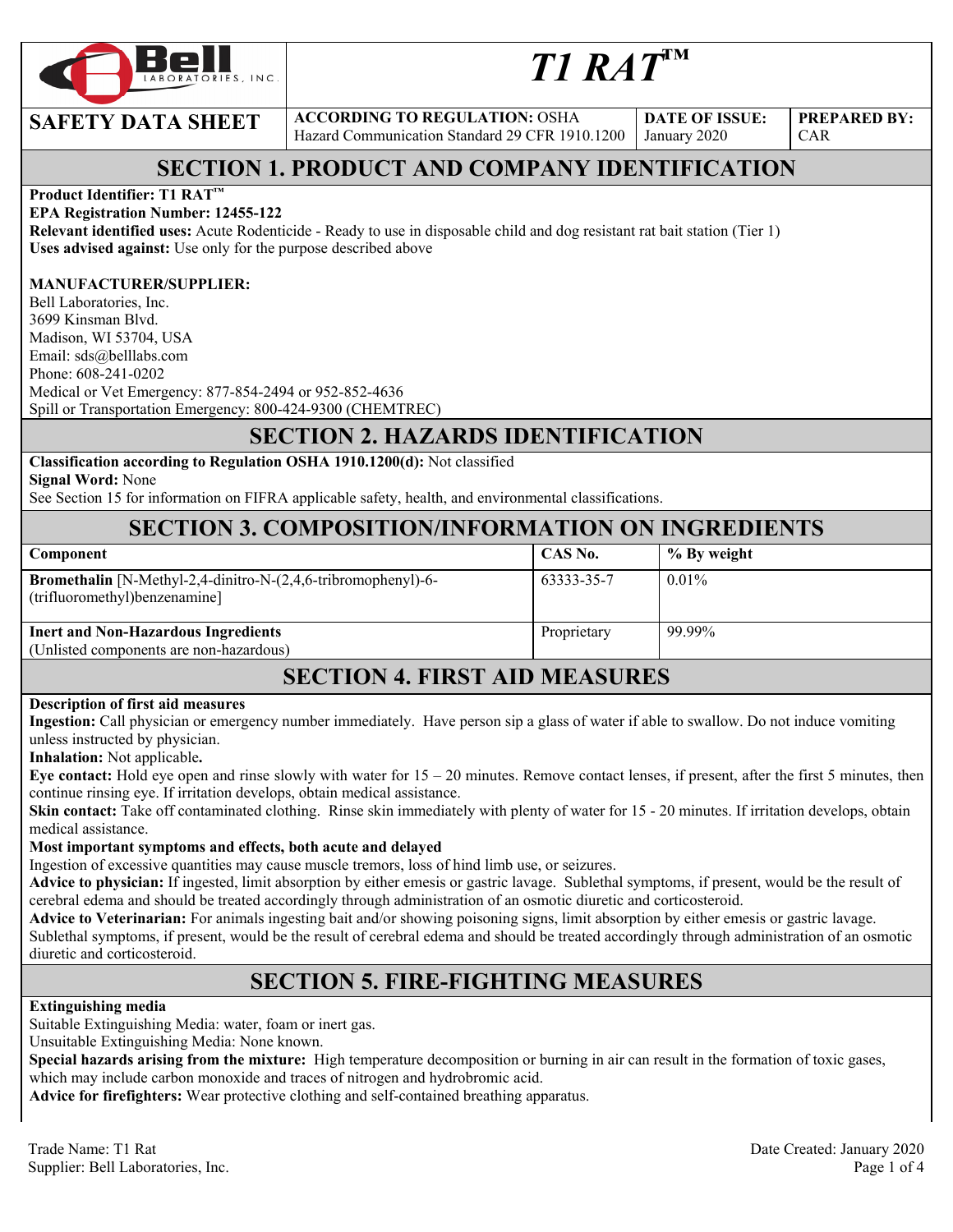### **SECTION 6. ACCIDENTAL RELEASE MEASURES**

#### **Personal precautions, protective equipment and emergency procedures**: Collect spillage without creating dust.

**Environmental precautions:** Do not allow bait to enter drains or water courses. Where there is contamination of streams, rivers or lakes contact the appropriate environment agency.

**Methods and materials for containment and cleaning up**

**For Containment:** Sweep up spilled material immediately. Place in properly labeled container for disposal or re-use.

**For Cleaning Up:** Wash contaminated surfaces with detergent. Dispose of all wastes in accordance with all local, regional and national regulations.

**Reference to other sections:** Refer to Sections 7, 8 & 13 for further details of personal precautions, personal protective equipment and disposal considerations.

### **SECTION 7. HANDLING AND STORAGE**

**Precautions for safe handling**: Do not handle the product near food, animal foodstuffs or drinking water. Keep out of reach of children. Do not use near heat sources, open flame, or hot surfaces. As soon as possible, wash hands thoroughly after applying bait and before eating, drinking, chewing gum, using tobacco, or using the toilet.

**Conditions for safe storage, including any incompatibilities:** Store only in original container in a cool, dry place, inaccessible to pets and wildlife. Do not contaminate water, food or feed by storage or disposal. Keep containers closed and away from other chemicals.

### **SECTION 8. EXPOSURE CONTROLS/PERSONAL PROTECTION**

| <b>Established Limits</b> |                 |                 |                     |
|---------------------------|-----------------|-----------------|---------------------|
| Component                 | <b>OSHA</b>     | ACGIH           | <b>Other Limits</b> |
| <b>Bromethalin</b>        | Not Established | Not Established | Not Established     |

**Appropriate Engineering Controls:** Not required

**Occupational exposure limits:** Not established

**Personal Protective Equipment:** 

**Respiratory protection:** Not required

**Eye protection:** Not required

**Skin protection:** Shoes plus socks, and waterproof gloves.

**Hygiene recommendations:** Wash thoroughly with soap and water after handling.

### **SECTION 9. PHYSICAL AND CHEMICAL PROPERTIES**

**Information on basic physical and chemical properties** 

| Appearance/Color:                                    | Green wax block in a disposable child and dog resistant rat bait station (Tier 1) |
|------------------------------------------------------|-----------------------------------------------------------------------------------|
| Odor:                                                | Sweet grain-like                                                                  |
| <b>Odor Threshold:</b>                               | No Data                                                                           |
| pH:                                                  | No Data                                                                           |
| <b>Melting point:</b>                                | No Data                                                                           |
| <b>Boiling point:</b>                                | No Data                                                                           |
| <b>Flash point:</b>                                  | No Data                                                                           |
| <b>Evaporation rate:</b>                             | No Data                                                                           |
| <b>Flammability:</b>                                 | No Data                                                                           |
| <b>Upper/lower flammability or explosive limits:</b> | No Data                                                                           |
| <b>Vapor Pressure:</b>                               | No Data                                                                           |
| <b>Vapor Density:</b>                                | No Data                                                                           |
| <b>Relative Density:</b>                             | 1.16 g/mL $(a)$ 20 $\degree$ C                                                    |
| <b>Solubility (water):</b>                           | No Data                                                                           |
| <b>Solubility (solvents):</b>                        | No Data                                                                           |
| Partition coefficient: n-octanol/water:              | No Data                                                                           |
| Auto-ignition temperature:                           | No Data                                                                           |
| <b>Decomposition temperature:</b>                    | No Data                                                                           |
| <b>Viscosity:</b>                                    | No Data                                                                           |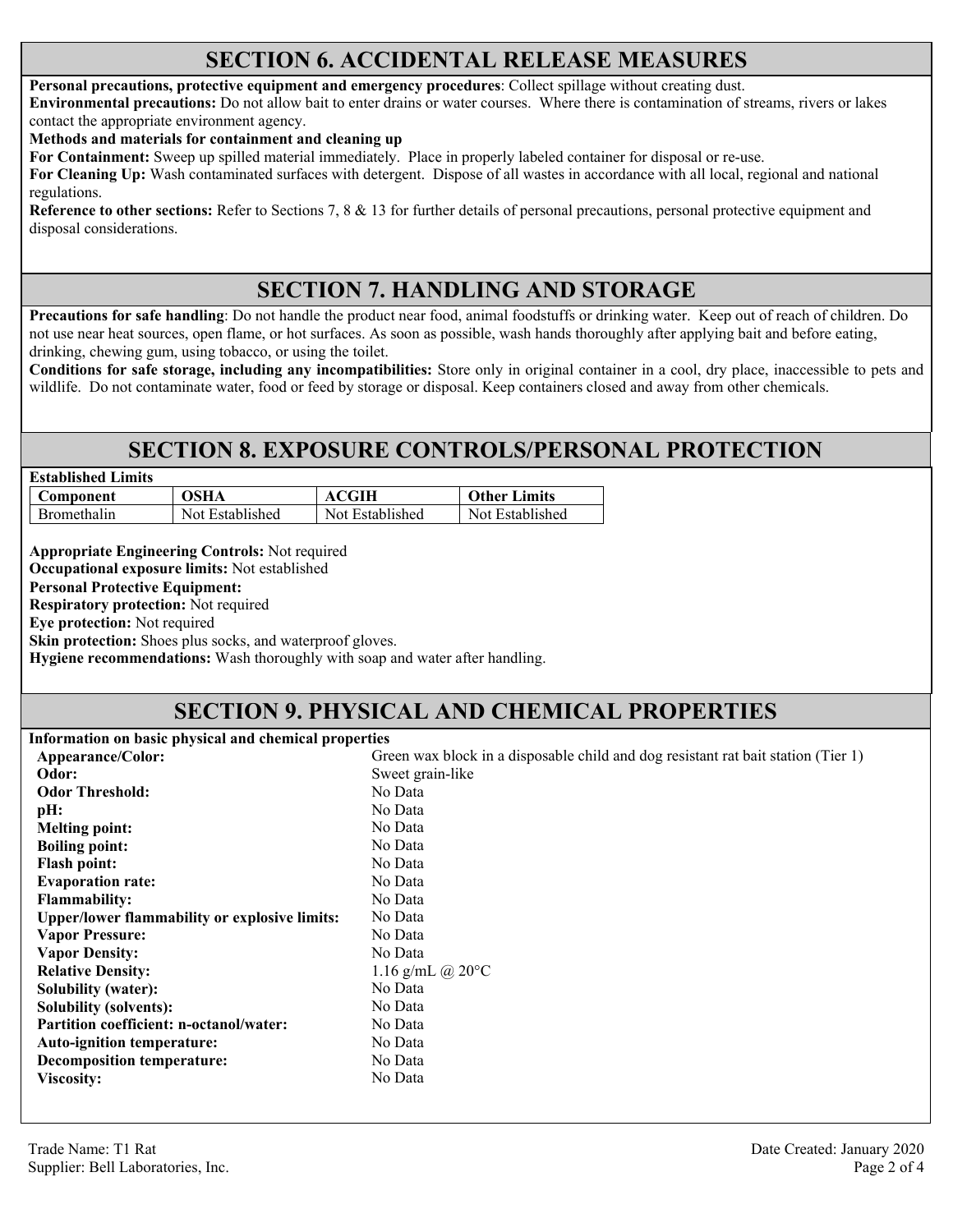### **SECTION 10. STABILITY AND REACTIVITY**

**Reactivity:** Stable when stored in original container in a cool, dry location.

**Chemical stability:** Stable when stored in original container in a cool, dry location.

**Possibility of hazardous reactions:** Refer to Hazardous decomposition products

**Conditions to avoid:** Avoid extreme temperatures (below 0°C or above 40°C).

**Incompatible materials**: Avoid strongly alkaline materials.

**Hazardous decomposition products:** High temperature decomposition or burning in air can result in the formation of toxic gases, which may include carbon monoxide and traces of nitrogen and hydrobromic acid.

## **SECTION 11. TOXICOLOGICAL INFORMATION**

**Information on toxicological effects** 

**Acute Toxicity** 

**LD50, oral (ingestion):** >5000 mg/kg (rats) (Bromethalin Rat LD50 oral: 10.7 (males), 9.1 (females) mg/kg bw).

**LD50, dermal (skin contact):** > 5001 mg/kg (rats) (Bromethalin rabbit LD50 dermal: 2000 mg/kg bw).

**LC50, inhalation:** Product is a wax block and therefore exposure by inhalation is not relevant.

**Skin corrosion/irritation:** Not irritating to skin.

**Serious eye damage/Irritation:** Not irritating to eyes.

**Respiratory or skin sensitization:** Dermal sensitization: Not a Sensitizer (Guinea pig maximization test).

**Germ cell mutagenicity:** Contains no components known to have a mutagenetic effect.

**Carcinogenicity:** Contains no components known to have a carcinogenetic effect**.** 

| <b>mamamta</b><br>.or<br>янк | wm<br>. | $\mathbf{D}$ | $ -$   |
|------------------------------|---------|--------------|--------|
| шаш.                         | Nol.    | Not          | N0.    |
|                              | listeg  | listeg       | listed |

**Reproductive Toxicity:** No data

**Aspiration Hazard:** Not applicable. Product is a wax block inside of a sealed bait station.

**Target Organ Effects:** None.

### **SECTION 12. ECOLOGICAL INFORMATION**

**Ecotoxicity Effects:** This product is extremely toxic to birds and mammals. Do not apply this product directly to water, where surface water is present or to intertidal areas below the mean high water mark. Carefully follow label cautions and directions to reduce hazards to children, pets and non-target wildlife.

**Persistence and degradability:** Product is inherently biodegradable.

**Bioaccumulative potential:** Not determined. Bromethalin water solubility is extremely low (< 0.1mg/l).

**Mobility in Soil:** Not determined. Mobility of bromethalin in soil is considered to be limited.

**Other adverse effects:** None.

### **SECTION 13. DISPOSAL CONSIDERATIONS**

Do not contaminate water, food or feed by storage or disposal.

**Pesticide Storage:** Store only in original container in a cool, dry place inaccessible to children and pets. Keep containers closed and away from other chemicals.

**Pesticide Disposal:** Wastes resulting from the use of this product according to the label instructions must be disposed of as specified on the product label. **RCRA waste status:** This product is not regulated as a hazardous waste under Federal law. State and local regulation may affect the disposal of this product. Consult your state or local environmental agency for disposal of waste generated other than by use according to label instructions.

**Container Handling:** Non-refillable container. Do not reuse or refill this container. [Plastic:] Offer for recycling or reconditioning; or puncture and dispose of in a sanitary landfill; or by incineration. In most states, burning is not allowed. [Paper:] Dispose of empty container by placing in trash, at an approved waste disposal facility or by incineration. In most states, burning is not allowed. **RCRA Waste Status:** This product is not regulated as a hazardous waste under Federal law.

### **SECTION 14. TRANSPORT INFORMATION**

Trade Name: T1 Rat Date Created: January 2020 Supplier: Bell Laboratories, Inc. Page 3 of 4 **UN number:** Not regulated **UN proper shipping name:** Not regulated **Transport hazard class(es):** Not regulated **Packing group:** Not regulated **Environmental Hazards DOT Road/Rail:** Not considered hazardous for transportation via road/rail. **DOT Maritime:** Not considered hazardous for transportation by vessel. **DOT Air:** Not considered hazardous for transportation by air. **Freight Classification:** LTL Class 60 **Transport in bulk according to Annex II of MARPOL 73/78 and the IBC code:** Not applicable **Special precautions for user:** None